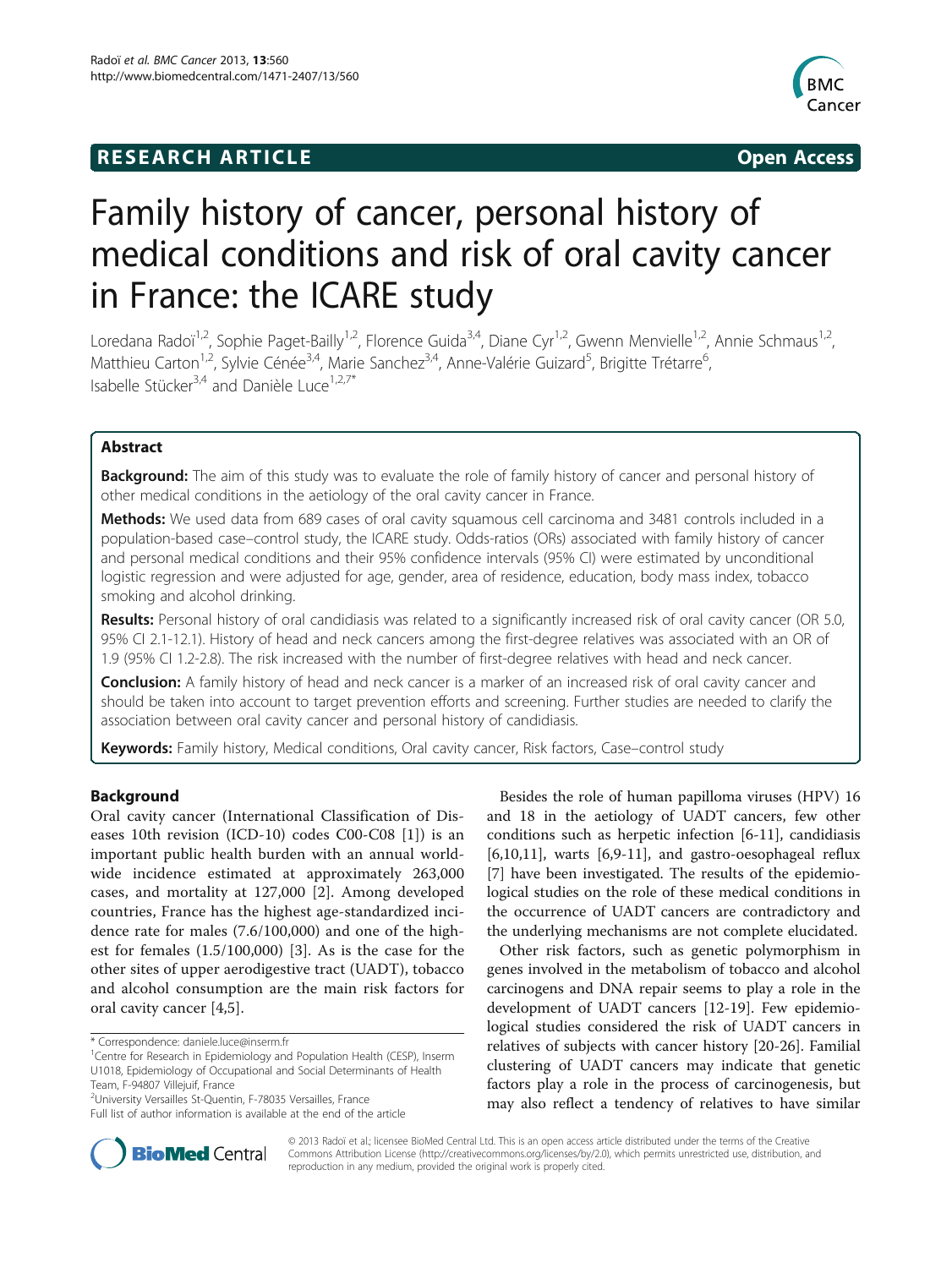behaviour towards tobacco and alcohol. Limited data are available on the combined effect of family history, and tobacco and alcohol consumption [[20,23,26\]](#page-9-0). The literature is contrasted about whether the cancer risk varies according to UADT subsite, gender, type of affected relative (parents, siblings), and their cancer site.

The present work aimed to investigate the role of family history of cancer and personal medical history in the aetiology of oral cavity cancer in France using data from a large case–control study, the ICARE study.

# Methods

#### ICARE study

The ICARE study (Investigation of occupational and environmental CAuses of REspiratory cancers) is a multicentre population-based case–control study on lung and upper aerodigestive tract cancers carried out from 2001 to 2007 in 10 French administrative areas ("départements") covered by a general cancer registry. This study was set up to explore the role of lifestyle, environmental and occupational risk factors in lung and UADT cancers. The study design has been described in details elsewhere [[27](#page-9-0)].

Briefly, all newly diagnosed primary oral cavity, pharynx, larynx, sinusal cavities, trachea and lung cancers were selected. Only histologically confirmed cases aged 75 or younger at interview, identified between 2001 and 2007, and residing in one of the 10 départements, were eligible. Clinical and anatomo-pathology reports were reviewed to determine topography and histological type of the tumours according to the International Classification of Diseases for Oncology [\[28\]](#page-9-0). All histological types were included.

Controls were selected from the general population by random digit dialling [\[29](#page-9-0)]. The controls were frequencymatched to the cases by age, gender and area of residence ("département"). Additional stratification ensured that controls were representative of the population of the "département" in terms of socio-economic status based on the last job held.

#### Present analysis

The present analysis included all ICARE controls and only the cases with oral cavity cancer (ICD-10 codes C01-C06).

Among the 1316 oral cavity cancer cases identified as eligible, 196 could not be reached, 81 were deceased and 71 were too sick to be interviewed. Of the 968 cases who were contacted, 176 refused to participate and 792 (81.8%) answered the questionnaire. We focused only on the cases with squamous cell carcinoma (772 subjects, 97.5% of all cases with oral cavity cancer).

Of 4673 eligible controls, 4411 were contacted, and 3555 (80.6%) agreed to participate.

## Data collection

Trained interviewers administered a detailed standardised questionnaire during face-to-face interviews. If the subject was too sick to be interviewed, a shortened version of the questionnaire was used to interview him or a next-of-kin. Among the 772 subjects with squamous cell carcinoma of the oral cavity, 689 (89.2%) filled a complete questionnaire and 83 (10.8%) a shortened questionnaire. Among controls, 3481 (97.9%) filled a complete questionnaire and 74 a shortened questionnaire (2.1%). As the shortened version of the questionnaire did not contain information about family history of cancer and medical conditions, the present analysis was based on 689 cases with squamous cell carcinoma and 3481 controls, all with a complete questionnaire.

The complete questionnaire consisted of the following items: socio-demographic characteristics (age, gender, birth country, education level, marital status), residential history, personal medical history, family history of cancer, detailed tobacco and alcohol consumption (quantity, duration, type of product, age at starting, time since cessation), non-alcoholic beverage consumption (coffee, tea), anthropometric variables (height, weight at interview, two years before and at age 30), detailed lifelong job history and occupational exposures.

To ascertain personal medical history, study participants were asked if, throughout their lives, they had ever had ("yes, no, or don't know") any of the following diseases: tuberculosis, chronic bronchitis, asthma, recurrent rhinitis, nasal polyps, recurrent nose bleeds, recurrent sinusitis, gastro-oesophageal reflux (heartburn or regurgitation), herpes, candidiasis, and warts. If the answer was "yes", the subjects were asked to specify the age at first occurrence, the treatment and if the diagnosis was made by a doctor. Subjects reporting having ever had herpes, candidiasis or warts were asked to specify the location: lip and genitals for herpes, oral cavity and genitals for candidiasis, and hands, feet and head and neck for warts.

To ascertain the family history of cancer, subjects were first asked to give the year of birth of their biological mother and father, and of their full brothers or sisters ("brother or sister having the same mother and the same father than you"). Then, they were asked for each of these relatives if she/he had ever had a cancer ("yes, no or don't know"). If the answer was "yes", the subjects were asked to specify the age at cancer diagnosis and if possible the type of cancer. No verification of the cancer diagnosis in the relatives was performed.

#### Statistical analysis

We used unconditional logistic regression models to calculate odds ratios (OR) and their 95% confidence intervals (95% CI). All  $p$ -values were derived from two-sided statistical tests.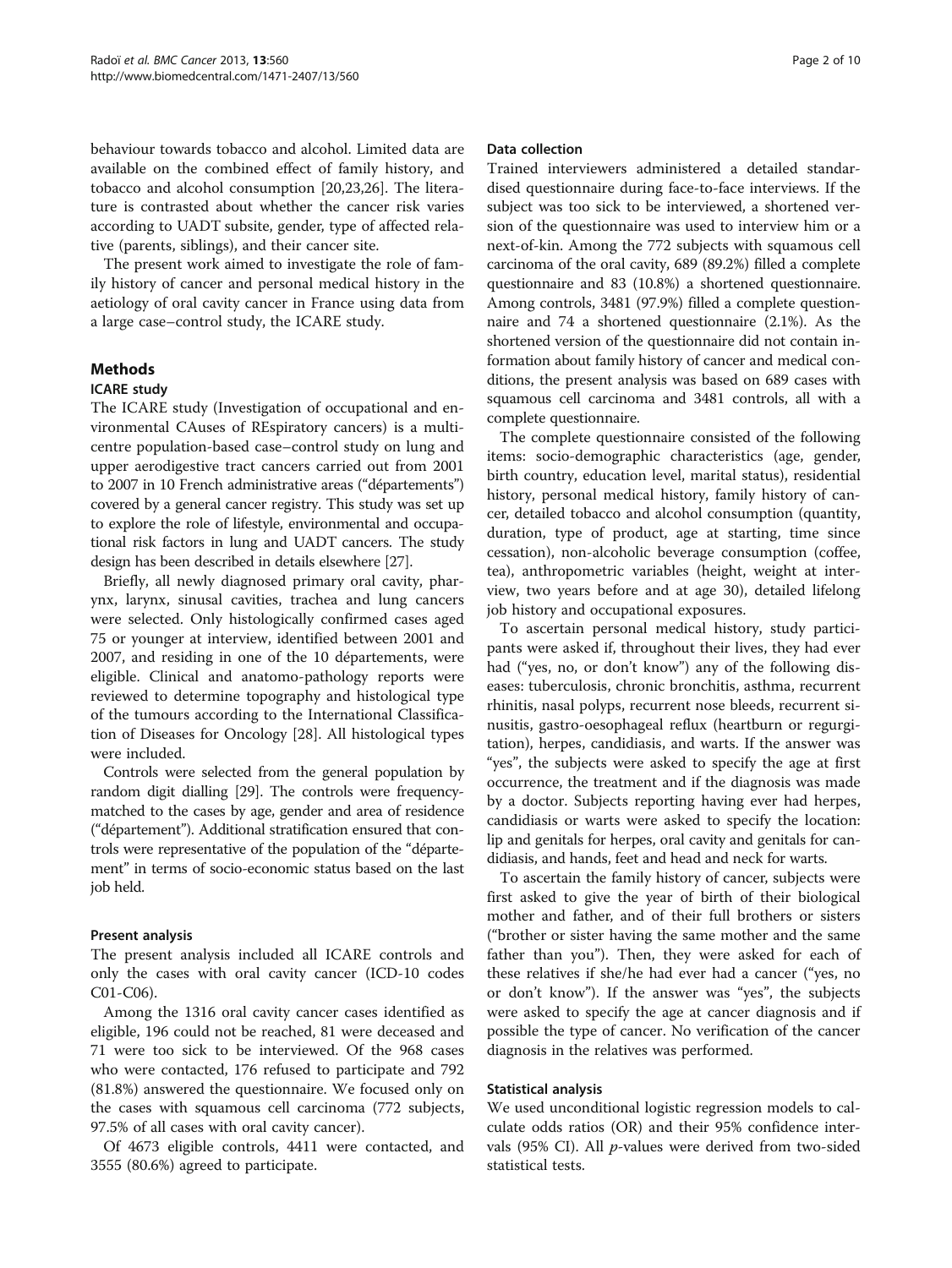All logistic regression models controlled for age  $( \leq 50,$ 51–59, 60–69,  $\geq$  70 years), gender, area of residence, education level (primary or less, vocational secondary, general secondary and university), BMI two years before the interview (categorical, according to the classification of the World Health Organization [[30\]](#page-9-0): < 18.5, 18.5-24.9, 25.0-29.9,  $\geq$  30 kg/m<sup>2</sup>). Previous analyses of our data showed that the variables that best characterize the association between tobacco and alcohol consumption and oral cancer risk were smoking status, smoking duration, daily quantity of tobacco smoked and daily quantity of alcohol drinking [\[31\]](#page-9-0). To control for smoking, we used smoking status (never, current, former), average daily quantity of tobacco smoked  $(1-19, 20-39) \ge 40$  grams), and duration of smoking (1–30, 31–40, > 40 years) [[32](#page-9-0)]. Average daily quantity of alcohol drinking in quartiles (never, < 0.6, 0.6- 2.0, 2.1-4.5,  $> 4.5$  standard glasses) was included in the models to adjust for alcohol drinking. The quantity of pure alcohol contained in a standard glass (15 cl of wine, 30 cl of beer, 5 cl of spirits, 10 cl of aperitif, and 30 cl of cider) is the same for each type of alcoholic beverage.

We analysed the risk of oral cavity cancer related to the personal medical history using two variables: all medical conditions self-reported by the subjects and medical conditions reportedly diagnosed by a doctor. The date of interview was used as the date of reference for both cases and controls. This date was close to the date of diagnosis of the cases since cases were interviewed on average within three months of diagnosis.

The family history of cancer was evaluated separately for mothers, fathers, brothers and sisters, and then among all first-degree relatives taken together. We analysed the risk of oral cavity cancer related to the cancer site among relatives: all sites together, head and neck (including oral cavity, pharynx, larynx, nasal cavity and sinuses) and non-head and neck cancers. Because a high number of cancers in family members were reported non-specifically as "cancer of the head and neck", we chose to group the locations of head and neck cancers to reduce potential inaccurate reporting of cancer subsites. We nevertheless performed some analyses for family history of specific head and neck cancer sites among all first-degree relatives.

We also conducted analyses stratified by tobacco and alcohol consumption. We also performed the same analyses using a more restricted definition of the oral cavity excluding base of tongue (C01), lingual tonsils (C02.4), soft palate (C05.1) and uvula (C05.2), since these subsites are often included in the oropharynx. In addition, seven subsites (base of the tongue, mobile tongue, floor of the mouth, gums, soft palate, hard palate, and other parts of the oral cavity) were compared for family history of cancer and personal history of other medical conditions using unconditional polytomous logistic regression.

Statistical analyses were conducted using STATA software version 10.0 (StataCorp, Texas, USA).

# Results

Among the 689 cases, the most common tumour location was floor of the mouth (188 cases, 27.3%), followed by mobile tongue (162 cases, 23.5%) and base of the tongue (130 cases, 18.9%). Less frequent tumour locations were: other parts of the oral cavity (81 cases, 11.7%), soft palate (74 cases, 10.7%), gums (37 cases, 5.4%), and hard palate (17 cases, 2.5%). The analysis using the restricted definition of oral cavity involved 485 cases.

The main characteristics of cases and controls are presented in Table [1.](#page-3-0)

Men represented more than two-thirds of subjects in both cases and controls. Cases were younger (mean age around 57 years) than controls (mean age around 59 years)  $(p < 0.001)$ .

Compared with controls, cases had a lower education level ( $p < 0.001$ ), a higher consumption of tobacco ( $p <$ 0.001) and alcohol  $(p < 0.001)$ , and a lower BMI two years before the interview (p < 0.001).

# Personal medical conditions

Statistical analysis showed significant positive associations between the risk of oral cavity cancer (C01-C06) and chronic bronchitis (OR 1.7, 95% CI 1.2-2.4) (Table [2](#page-4-0)). Histories of tuberculosis and candidiasis overall were associated with an increased risk of oral cavity cancer (ORs 1.6), but the results did not reach statistical significance. Among candidiasis locations, oral candidiasis was associated with an increased risk of oral cavity cancer (OR 5.0, 95% CI 2.1-12.1). Significant inverse relations were observed between the risk of oral cavity cancer and recurrent rhinitis (OR 0.6, 95% CI 0.4-0.9), nasal polyps (OR 0.3, 95% CI 0.1-0.9), and gastro-oesophageal reflux (OR 0.5, 95% CI 0.4-0.7). Herpetic lesions were not related to the risk of oral cavity cancer, regardless of the location of the herpes. The risks associated with a history of skin warts were reduced, but the results did not reach statistical significance.

Because high prevalence of oropharyngeal candidiasis has been described in subjects with head and neck cancer undergoing radio/chemotherapy [\[33,34](#page-9-0)], we also conducted analysis after excluding subjects declaring candidiasis at the time of interview or at the time of diagnosis of another cancer; the association between oral cavity cancer risk and oral candidiasis remained practically unchanged (OR 6.0, 95% CI 2.2-16.4). Oral candidiasis may also constitute an early manifestation of the cancerous disease. When we excluded all subjects reporting a history of oral candidiasis near the current cancer (up to two years before the cancer diagnosis), the association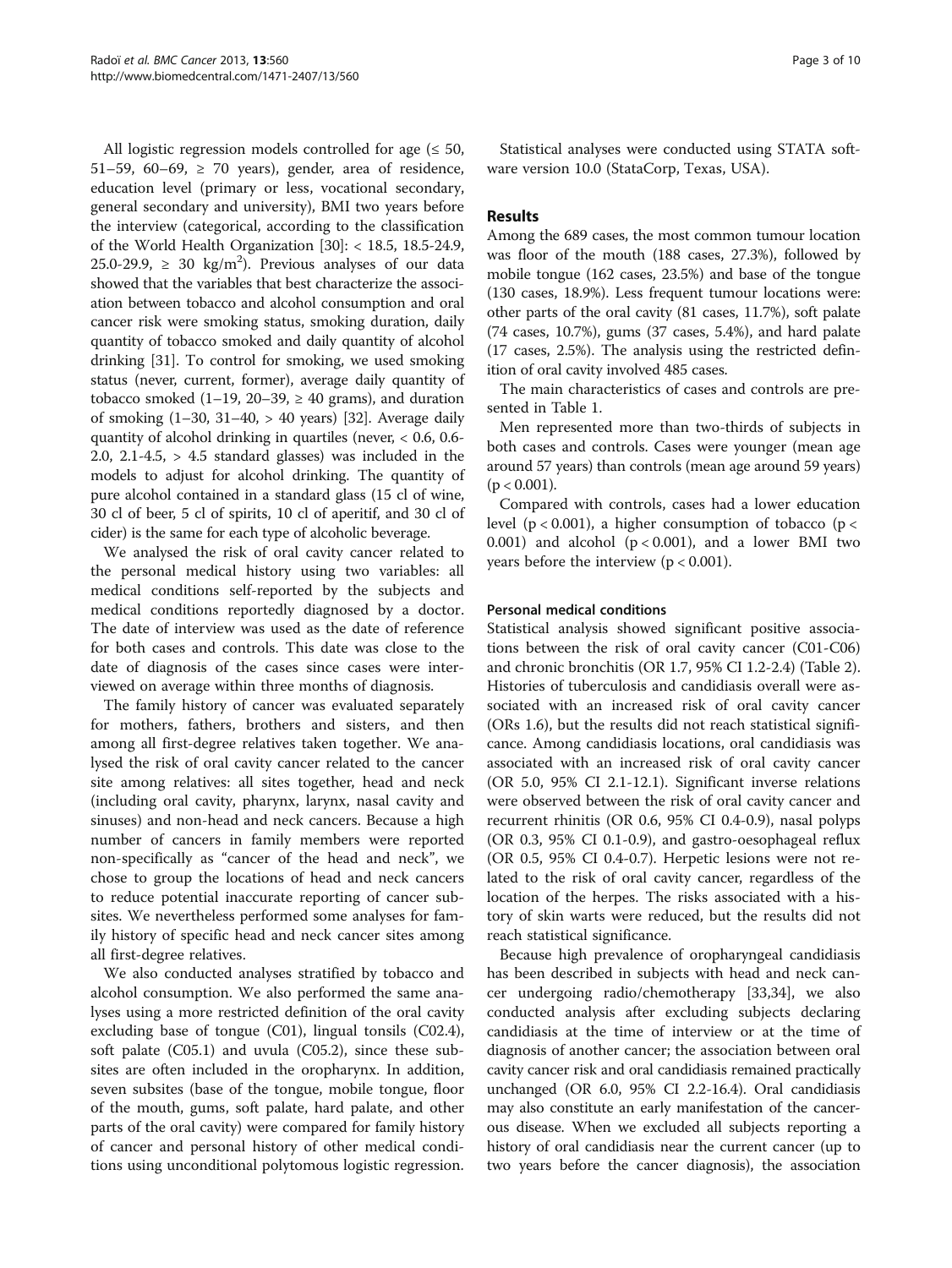<span id="page-3-0"></span>

|  | Table 1 Main characteristics of cases and controls |  |  |
|--|----------------------------------------------------|--|--|
|--|----------------------------------------------------|--|--|

|                                               | Cases      | Controls    | $\mathsf{p}^*$ |
|-----------------------------------------------|------------|-------------|----------------|
|                                               | N(%)       | N (%)       |                |
| Gender                                        |            |             | $p = 0.12$     |
| Male                                          | 556 (80.7) | 2720 (78.1) |                |
| Female                                        | 133 (19.3) | 761 (21.9)  |                |
| Area of residence<br>("département")          |            |             | p < 0.001      |
| Calvados                                      | 65 (9.4)   | 458 (13.1)  |                |
| Doubs/Territoire de Belfort                   | 9(1.3)     | 134(3.8)    |                |
| Hérault                                       | 71 (10.3)  | 437 (12.5)  |                |
| Isère                                         | 82 (11.9)  | 497 (14.3)  |                |
| Loire Atlantique                              | 127 (18.4) | 404 (11.6)  |                |
| Manche                                        | 68 (9.9)   | 311(8.9)    |                |
| Bas Rhin                                      | 62(9.0)    | 451 (12.9)  |                |
| Haut Rhin                                     | 14(2.0)    | 118 $(3.4)$ |                |
| Somme                                         | 145 (21.0) | 476 (13.7)  |                |
| Vendée                                        | 46 (6.8)   | 195 (5.8)   |                |
| Age at interview                              |            |             | p < 0.001      |
| < 50                                          | 161 (23.4) | 807 (23.2)  |                |
| 50-59                                         | 293 (42.5) | 995 (28.6)  |                |
| 60-69                                         | 171 (24.8) | 1160(33.3)  |                |
| $\geq 70$                                     | 64 (9.3)   | 519 (14.9)  |                |
| <b>Education level</b>                        |            |             | p < 0.001      |
| Primary or less                               | 227 (32.9) | 763 (21.9)  |                |
| Vocational secondary                          | 294 (42.7) | 1351 (38.8) |                |
| General secondary                             | 60 (8.7)   | 400 (11.5)  |                |
| University                                    | 85 (12.3)  | 901 (25.9)  |                |
| Tobacco status                                |            |             | p < 0.001      |
| Never-smokers                                 | 53 (7.7)   | 1233 (35.4) |                |
| Former smokers <sup>†</sup>                   | 152 (22.1) | 1436 (41.2) |                |
| Current smokers                               | 482 (70.0) | 803 (23.1)  |                |
| <b>Quantity of tobacco</b><br>(grams/day)     |            |             | p < 0.001      |
| Never-smokers                                 | 53 (7.7)   | 1233 (35.4) |                |
| $1 - 19$                                      | 275 (39.9) | 1486 (42.7) |                |
| 20-39                                         | 271 (39.3) | 600 (17.2)  |                |
| $\geq 40$                                     | 85 (12.3)  | 146 (4.2)   |                |
| <b>Duration of tobacco</b><br>smoking (years) |            |             | p < 0.001      |
| Never-smokers                                 | 53 (7.7)   | 1233 (35.4) |                |
| $1 - 30$                                      | 179 (26.0) | 1454 (41.8) |                |
| 31-40                                         | 284 (41.2) | 468 (13.4)  |                |
| > 40                                          | 170 (24.7) | 313(7.1)    |                |
| <b>Alcohol consumption</b><br>(glasses/day)   |            |             | p < 0.001      |
| Never-drinkers                                | 38 (5.5)   | 298 (8.6)   |                |

## Table 1 Main characteristics of cases and controls (Continued)

| < 0.6                               | 60(8.7)    | 908 (26.1)  |           |
|-------------------------------------|------------|-------------|-----------|
| $0.6 - 2.0$                         | 74 (10.7)  | 914 (26.2)  |           |
| $2.1 - 4.5$                         | 140 (20.3) | 771 (22.1)  |           |
| > 4.5                               | 360 (52.2) | 570 (14.8)  |           |
| BMI 2 years before the<br>interview |            |             | p < 0.001 |
| < 18.5                              | 28(4.1)    | 38(1.1)     |           |
| 18.5-24.9                           | 380 (55.2) | 1367 (39.3) |           |
| 25-29.9                             | 188 (27.3) | 1367 (39.3) |           |
| $\geq 30$                           | 65(9.4)    | 577 (16.6)  |           |
|                                     |            |             |           |

\* p values are derived from the Pearson's chi-square test for categorical vari-

ables or Student's tests for continuous variables.

<sup>+</sup>Former smokers were subjects who had stopped smoking for at least 2 years.

between oral cavity cancer and oral candidiasis remained significant (OR 3.7, CI 95% 1.3-10.1).

We calculated the ORs for oral candidiasis in strata of tobacco and alcohol consumption. The OR was slightly higher in ever smokers (OR 5.6, 95% CI 2.0-15.2) than in never smokers (OR 4.3, 95% CI 0.5-41.7), but the interaction between tobacco smoking and oral candidiasis was not significant (*p*-value for interaction = 0.14). Oral candidiasis was associated with an elevated risk of oral cavity cancer in drinkers of more than 2 glasses/day (OR 3.9, 95% CI 1.0-14.8) but not in drinkers of 2 glasses/day or less (OR 1.1, 95% CI 0.2-23.8), although the ORs were not statistically different (*p*-value for interaction =  $0.50$ ).

When the analysis was restricted to medical conditions that the subjects reported as diagnosed by a doctor, similar results were observed, except for the association between bronchitis and oral cavity cancer which became weaker and non-significant (OR 1.2, 95% CI 0.9-1.6) (data not shown).

#### Family history of cancer

The associations between family history of cancer and risk of oral cavity cancer are presented in Table [3.](#page-4-0)

History of cancer in general, and of head and neck cancer in particular, among fathers, were associated with a slightly elevated risk of oral cavity cancer, but the results were not statistically significant (OR 1.3, 95% CI 0.9-1.6, and 1.5, 95% CI 0.9-2.4, respectively).

History of head and neck cancer among mothers was significantly associated with an elevated risk of oral cavity cancer (OR 5.2, 95% CI 1.2-23.9). This OR was higher than that observed for fathers. When cancer history among siblings was analysed, after adjustment for the number of sisters and brothers, we observed a significant association between the risk of oral cavity cancer and history of cancer of any type (OR 1.4, 95% CI 1.1- 1.9). History of head and neck cancer among siblings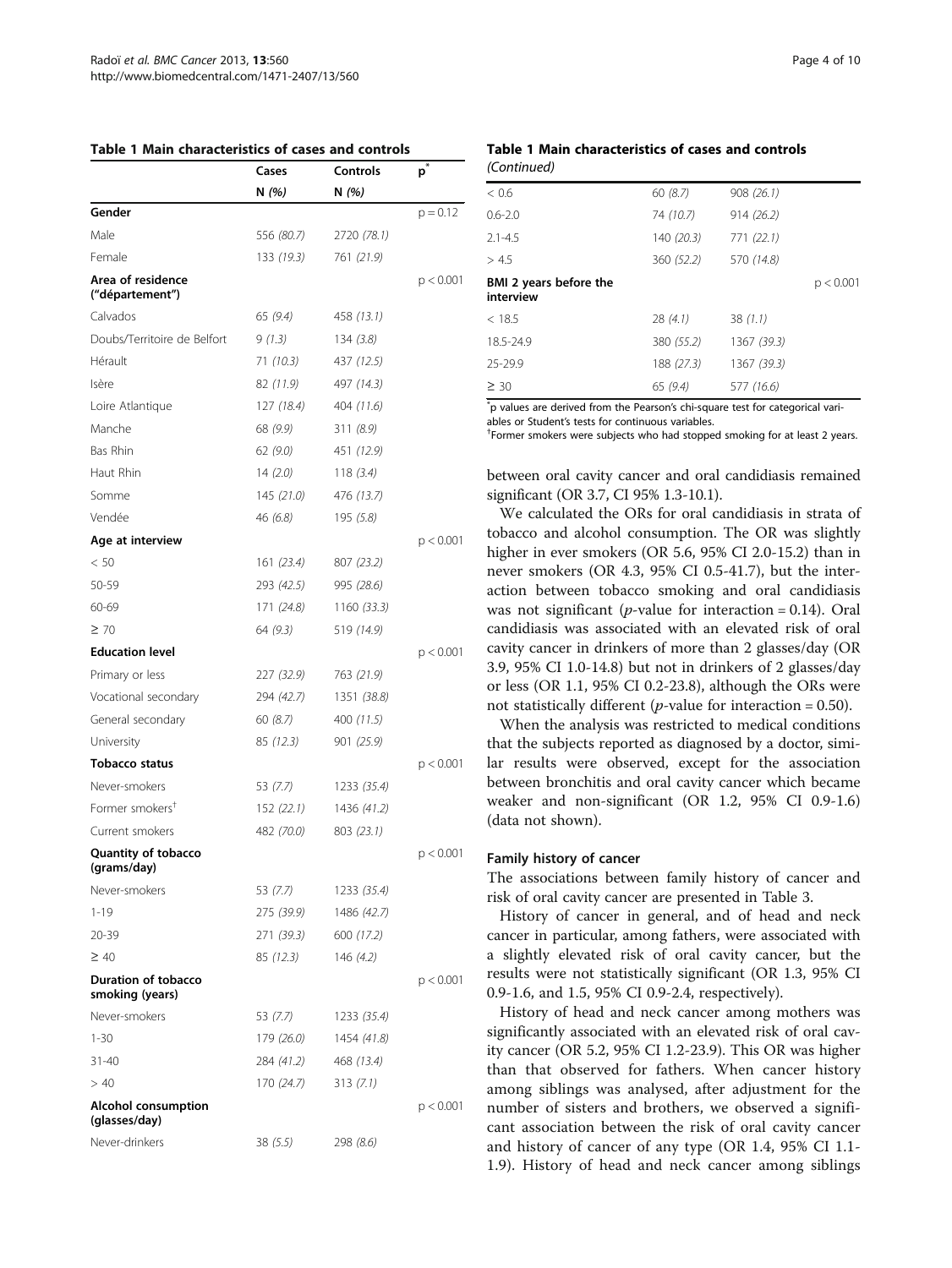<span id="page-4-0"></span>

| Table 2 Risks of oral cavity cancer associated with |  |
|-----------------------------------------------------|--|
| personal medical conditions                         |  |

| personar mearcar conarcions<br>Personal medical conditions | Cases      | Controls    | OR (95% CI)*      |
|------------------------------------------------------------|------------|-------------|-------------------|
|                                                            | N          | N           |                   |
| <b>Tuberculosis</b><br>Never                               | 650        |             | 1 (reference)     |
| Ever                                                       | 29         | 3228<br>136 |                   |
| <b>Chronic bronchitis</b>                                  |            |             | $1.6(0.9-2.5)$    |
|                                                            |            |             |                   |
| Never<br>Ever                                              | 571<br>105 | 3032<br>343 | 1 (reference)     |
| Asthma                                                     |            |             | $1.7(1.2-2.4)$    |
|                                                            |            |             |                   |
| Never                                                      | 632<br>48  | 3090        | 1 (reference)     |
| Ever                                                       |            | 284         | $1.1 (0.7 - 1.7)$ |
| <b>Recurrent rhinitis</b>                                  |            |             |                   |
| Never                                                      | 623        | 2843        | 1 (reference)     |
| Ever                                                       | 53         | 519         | $0.6(0.4-0.9)$    |
| <b>Recurrent nose bleeds</b>                               |            |             |                   |
| Never                                                      | 632        | 3043        | 1 (reference)     |
| Ever                                                       | 45         | 327         | $0.9(0.6-1.4)$    |
| Nasal polyps                                               |            |             |                   |
| Never                                                      | 672        | 3251        | 1 (reference)     |
| Ever                                                       | 5          | 113         | $0.3(0.1-0.9)$    |
| <b>Recurrent sinusitis</b>                                 |            |             |                   |
| Never                                                      | 590        | 2796        | 1 (reference)     |
| Ever                                                       | 88         | 578         | $0.7(0.5-1.0)$    |
| Gastro-oesophageal reflux                                  |            |             |                   |
| Never                                                      | 591        | 2612        | 1 (reference)     |
| Ever                                                       | 85         | 753         | $0.5(0.4-0.7)$    |
| <b>Herpetic lesions</b>                                    |            |             |                   |
| Never                                                      | 625        | 2964        | 1 (reference)     |
| Ever <sup>#</sup>                                          | 49         | 400         | $0.9(0.6-1.4)$    |
| Lip                                                        | 41         | 347         | $0.8(0.5-1.2)$    |
| Genitals                                                   | 4          | 34          | $1.2(0.4-3.9)$    |
| <b>Candidiasis</b>                                         |            |             |                   |
| Never                                                      | 645        | 3224        | 1 (reference)     |
| $Ever^*$                                                   | 28         | 136         | $1.6(0.9-2.8)$    |
| Oral cavity                                                | 14         | 80          | $5.0(2.1-12.1)$   |
| Genitals                                                   | 6          | 47          | $1.0(0.3-2.7)$    |
| Skin warts                                                 |            |             |                   |
| Never                                                      | 461        | 1909        | 1 (reference)     |
| Ever <sup>§</sup>                                          | 215        | 1458        | $0.8(0.6-1.1)$    |
| Hands                                                      | 170        | 1101        | $0.8$ $(0.6-1.0)$ |
| Feet                                                       | 39         | 327         | $0.7(0.5-1.2)$    |
| Head and neck                                              | 8          | 111         | $0.5(0.2-1.3)$    |

\* OR adjusted for age, gender, area of residence, education level, tobacco smoking (duration, quantity and status), alcohol drinking (quantity) and BMI two years before the interview.

‡ Location of herpetic lesions and candidiasis not reported by 24 subjects and 17 subjects, respectively.

§ Multiple locations reported by 83 subjects.

#### Table 3 Risks of oral cavity cancer associated with family history of cancer among first-degree relatives

|                                                         | Cases<br>N     | Controls<br>N | OR (95% CI) <sup>†, ‡</sup> |
|---------------------------------------------------------|----------------|---------------|-----------------------------|
| Family history of cancer (father)                       |                |               |                             |
| All type of cancer                                      |                |               |                             |
| Never                                                   | 430            | 2503          | 1 (reference)               |
| Ever                                                    | 185            | 796           | $+1.3$ (0.9-1.6)            |
| Head and neck cancer                                    |                |               |                             |
| Never                                                   | 576            | 3200          | 1 (reference)               |
| Ever                                                    | 39             | 99            | $+1.5(0.9-2.4)$             |
| Family history of cancer (mother)                       |                |               |                             |
| All type of cancer                                      |                |               |                             |
| Never                                                   | 543            | 2784          | 1 (reference)               |
| Ever                                                    | 97             | 603           | $10.9$ (0.6-1.2)            |
| Head and neck cancer                                    |                |               |                             |
| Never                                                   | 633            | 3378          | 1 (reference)               |
| Ever                                                    | 7              | 9             | $+5.2$ (1.2-23.9)           |
| Family history of cancer (brothers)                     |                |               |                             |
| All type of cancer                                      |                |               |                             |
| Never                                                   | 229            | 1218          | 1 (reference)               |
| Ever                                                    | 77             | 288           | $*1.4(0.9-2.1)$             |
| <b>Head and neck cancer</b>                             |                |               |                             |
| Never                                                   | 286            | 1467          | 1 (reference)               |
| Ever                                                    | 20             | 39            | $*2.6$ (1.2-5.8)            |
| Family history of cancer (sisters)                      |                |               |                             |
| All type of cancer                                      |                |               |                             |
| Never                                                   | 190            | 1236          | 1 (reference)               |
| Ever                                                    | 72             | 309           | $^{\ddagger}$ 1.4 (0.9-2.1) |
| Head and neck cancer                                    |                |               |                             |
| Never                                                   | 251            | 1517          | 1 (reference)               |
| Ever                                                    | 11             | 28            | $*1.7(0.6-4.2)$             |
| Family history of cancer<br>(any first-degree relative) |                |               |                             |
| All type of cancer                                      |                |               |                             |
| Never                                                   | 250            | 1567          | 1 (reference)               |
| Ever                                                    | 333            | 1595          | $1.2$ (0.9-1.5)             |
| $1 - 2$                                                 | 329            | 1552          | $1.0 (0.8-1.3)$             |
| $\geq$ 3                                                | $\overline{4}$ | 43            | $1.5(1.0-2.1)$              |
| Head and neck cancer                                    |                |               |                             |
| Never                                                   | 462            | 2784          | 1 (reference)               |
| Ever                                                    | 68             | 157           | $1.9(1.2-2.8)$              |
| $1 - 2$                                                 | 64             | 150           | $1.7(1.1-2.6)$              |
| $\geq$ 3                                                | $\overline{4}$ | 7             | 7.2 (1.3-40.1)              |

† OR adjusted for age, gender, area of residence, education level, tobacco smoking (duration, quantity and status), alcohol drinking (quantity) and BMI two years before the interview.

‡ OR adjusted, in addition to the variables of the first model, for the number of brothers, sisters or siblings, respectively.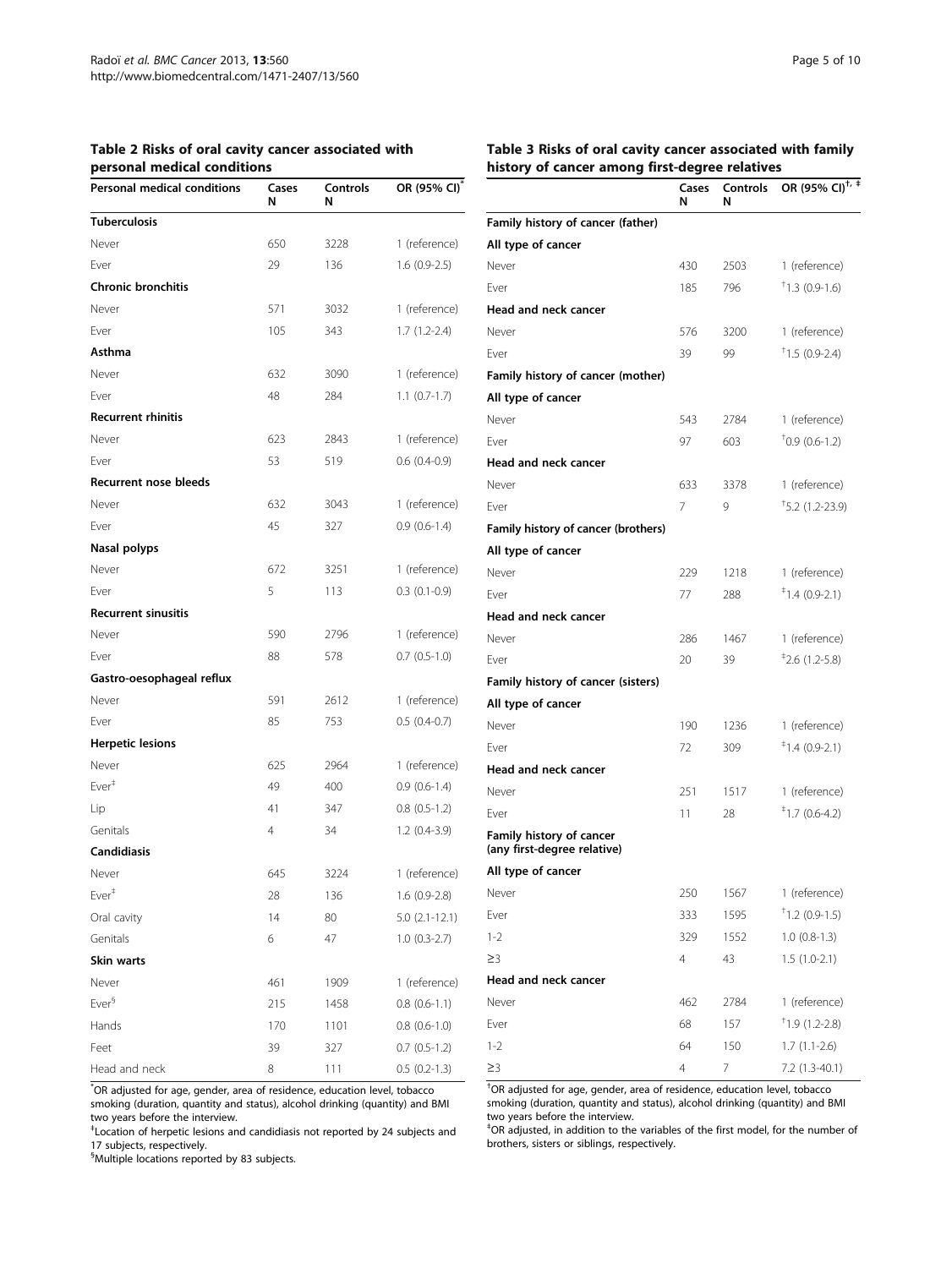was associated with an increased risk of oral cavity cancer (OR 2.3, 95% CI 1.2-4.2). Analysis by type of sibling showed a significantly increased risk only among subjects having brothers with a history of head and neck cancer (OR 2.6, 95% CI 1.2-5.8); history of head and neck cancer among sisters was not significantly associated with an increased risk of oral cavity cancer (OR 1.7, 95% CI 0.6-4.2).

When we analysed the relationship between cancer history among all first-degree relatives and oral cavity cancer risk, we observed significant association for history of head and neck cancer (OR 1.9, 95% CI 1.2-2.8). A family history of any type of cancer slightly increased the risk of oral cavity cancer, but the results were not statistically significant (OR 1.2, 95% CI 0.9-1.5). The risk associated with first-degree relatives' history of cancer (any type and head and neck) increased with the number of affected relatives.

Analysis by type of head and neck cancer in first-degree relatives showed significantly increased risks of oral cavity cancer in subjects with family history of oral cavity cancer (OR 3.5, 95% CI 1.1-11.2) and of "head and neck cancer" (not specified) (OR 1.8, 95% CI 1.1-2.9). A family history of pharyngeal, laryngeal, and sinonasal cancer was associated with non-significantly elevated risks of oral cavity cancer (OR 4.6, 95% CI 0.5-44.8 for history of pharyngeal cancer; 1.6, 95% CI 0.6-4.4 for history of laryngeal cancer; and 1.7, 95% CI 0.3-8.8 for history of sinonasal cancer). However, few subjects reported a specific location of head and neck cancer in first degree relatives (26 oral cavity, 5 pharynx, 35 larynx, and 11 nasal cavity/sinuses cancer).

Analysis stratified by gender of first-degree relatives showed that history of head and neck cancer among female relatives (mothers and sisters) was not significantly associated with the risk of oral cavity cancer (OR 2.3, 95% CI 0.9-5.4), although the result was borderline significant. Conversely, history of head and neck cancer in male relatives (fathers and brothers) was significantly associated with the risk of oral cavity cancer (OR 1.9, 95% CI 1.2-3.3). However, these ORs did not differ significantly (*p*-value of test of comparison of  $ORs = 0.91$ ).

We found a stronger association between the risk of oral cavity cancer and family history of head and neck cancer in subjects aged 45 or more (OR 2.3, 95% CI 1.5- 3.4) compared to subjects aged less than 45 (OR 1.3, 95% CI 0.3-6.7), although the ORs were not statistically different (*p*-value for interaction =  $0.46$ ).

Analysis by cancer site among first-degree relatives (Table 4) showed elevated ORs among subjects having a family history of lung, oesophagus, cervix and corpus uteri, brain and nervous system cancer, but the results were not statistically significant (OR 1.4, 95% CI 0.9-1.9; 1.5, 95% CI 0.7-3.3; 1.7, 95% CI 0.9-3.1; 2.0, 95% CI 0.9- 4.8 respectively).

|                             | first-degree relative) |          |                          |  |  |
|-----------------------------|------------------------|----------|--------------------------|--|--|
| <b>Cancer site</b>          | Cases                  | Controls | OR (95% CI) <sup>+</sup> |  |  |
| Lung                        | 71                     | 248      | $1.4(0.9-1.9)$           |  |  |
| Oesophagus                  | 12                     | 51       | $1.5(0.7-3.3)$           |  |  |
| Stomach                     | 14                     | 89       | $0.9(0.-1.8)$            |  |  |
| Intestines                  | 37                     | 274      | $0.8$ $(0.5-1.3)$        |  |  |
| Liver                       | 18                     | 95       | $1.1(0.6-2.1)$           |  |  |
| Pancreas                    | 8                      | 55       | $0.7(0.3-1.8)$           |  |  |
| Thyroid gland               | 3                      | 15       | $0.8$ $(0.2 - 3.2)$      |  |  |
| Bones and cartilages        | 10                     | 43       | $1.1(0.4-2.6)$           |  |  |
| Skin                        | 5                      | 65       | $0.3(0.1-1.1)$           |  |  |
| Prostate                    | 27                     | 172      | $1.2(0.7-1.9)$           |  |  |
| Other male genital tract    | $\mathfrak{D}$         | 11       | $1.2(0.2 - 7.4)$         |  |  |
| Breast                      | 56                     | 312      | $1.0(0.7-1.5)$           |  |  |
| Cervix and corpus uteri     | 21                     | 108      | $1.7(0.9-3.1)$           |  |  |
| Other female genital tract  | 3                      | 28       | $0.4(0.2-2.2)$           |  |  |
| Bladder                     | $\overline{4}$         | 39       | $0.7(0.3-2.2)$           |  |  |
| Other urinary tract         | 8                      | 55       | $0.6(0.2-1.7)$           |  |  |
| Brain and nervous system    | 16                     | 49       | $2.0(0.9-4.8)$           |  |  |
| Lymphoma, leukaemia         | 18                     | 122      | $1.1(0.6-2.1)$           |  |  |
| Other and unspecified sites | 9                      | 40       | $1.0(0.3-2.8)$           |  |  |

† ORs adjusted for age, gender, area of residence, education level, tobacco smoking (duration, quantity and status), alcohol drinking (quantity) and BMI two years before the interview.

When we stratified by tobacco smoking and/or alcohol drinking (Table [5](#page-6-0)), significantly increased risks of oral cavity cancer related to family history of any type of cancer were observed only in smokers and/or moderate to heavy drinkers. Significantly elevated risks of oral cavity cancer associated with family history of head and neck cancer were seen for both never and ever smokers and for light and moderate to heavy drinkers. However, the increase in risk was small and not significant for never smokers who were also light drinkers.

#### Analyses restricted to intraoral cavity

When the analyses were limited to intraoral cavity (C02.0- C02.3, C02.8, C02.9, C03, C04, C05.0, C05.8, C05.9, C06), the results were similar to that observed for oral cavity globally (C01-C06). Thus, family history of UADT cancer among first-degree relatives was associated with an OR of 1.7 (95% CI 1.1-2.7), personal history of oral candidiasis with an OR of 4.9 (95% CI 1.8-13.3), gastro-oesophageal reflux with an OR of 0.6 (95% CI 0.4-0.8), recurrent rhinitis with an OR of 0.6 (95% CI 0.4-0.9), and nasal polyps with an OR of 0.3 (95% CI 0.1-0.9).

| Table 4 Odds ratios for oral cavity cancer risk related to   |  |
|--------------------------------------------------------------|--|
| family history of selected cancers in first-degree relatives |  |

Subjects with family history (any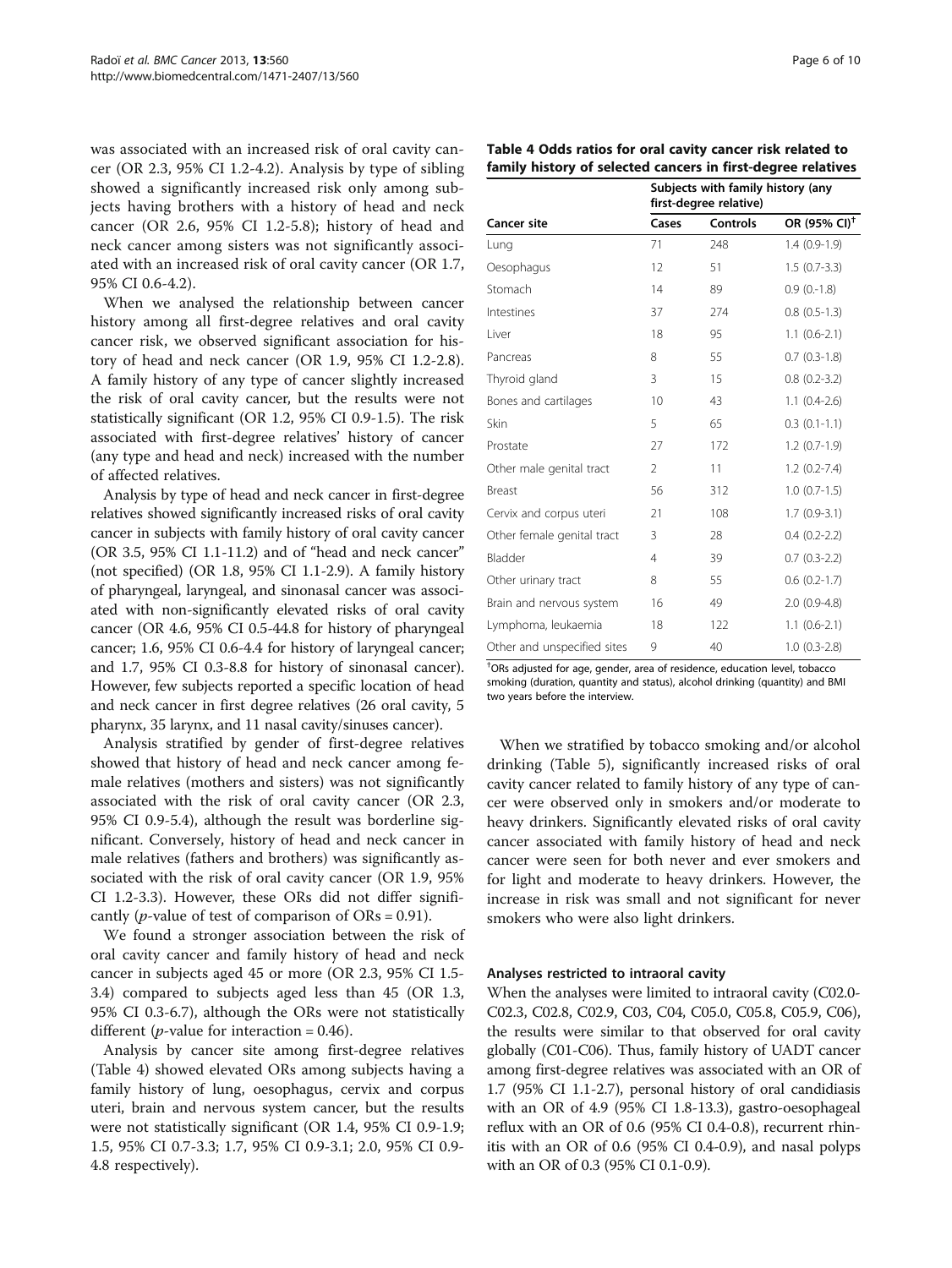|                             | Any first-degree relative    |                |                          |                                 |                |                          |
|-----------------------------|------------------------------|----------------|--------------------------|---------------------------------|----------------|--------------------------|
|                             | History of cancer (any site) |                |                          | History of head and neck cancer |                |                          |
|                             | *No                          | Yes            | OR (95% CI) <sup>+</sup> | <sup>§</sup> No                 | <b>Yes</b>     | OR (95% CI) <sup>+</sup> |
|                             | Cases/controls               | Cases/controls |                          | Cases/controls                  | Cases/controls |                          |
| Smoking                     |                              |                |                          |                                 |                |                          |
| Never                       | 19/563                       | 27/559         | $1.1(0.6-2.1)$           | 35/994                          | 6/51           | $2.4(1.0-7.0)$           |
| Ever                        | 231/1002                     | 306/1030       | $1.3(1.1-1.5)$           | 427/1785                        | 58/104         | $2.7(1.8-3.4)$           |
| <b>Drinking</b>             |                              |                |                          |                                 |                |                          |
| $\leq$ 2 glasses/day        | 75/961                       | 75/954         | $0.9(0.6-1.4)$           | 123/1704                        | 11/88          | $1.9(1.0-3.5)$           |
| >2 glasses/day              | 167/597                      | 254/631        | $1.4(1.0-1.8)$           | 329/1066                        | 52/67          | $2.6(1.2-3.3)$           |
| Smoking & drinking          |                              |                |                          |                                 |                |                          |
| NS & $D \leq 2$ glasses/day | 16/412                       | 17/425         | $0.9(0.4-1.9)$           | 30/740                          | 1/39           | $1.2(0.3-4.7)$           |
| ES & $D \leq 2$ glasses/day | 59/548                       | 58/526         | $0.9(0.6-1.4)$           | 93/962                          | 10/47          | $1.6(1.0-3.9)$           |
| NS & $D > 2$ glasses/day    | 3/147                        | 8/129          | $2.7(0.6-11.6)$          | 5/248                           | 4/10           | 18.8 (2.9-119.8)         |
| ES & $D > 2$ glasses/day    | 164/449                      | 246/499        | $1.4(1.0-1.8)$           | 324/815                         | 48/57          | $2.1(1.3-2.9)$           |

<span id="page-6-0"></span>Table 5 Risks of oral cavity cancer related to family history of cancer in first-degree relatives stratified by tobacco smoking and alcohol drinking

† OR adjusted for age, gender, area of residence, education level, tobacco smoking (duration, quantity and status), alcohol drinking (quantity) and BMI two years before the interview.

 $NS =$  never smoking;  $ES =$  ever smoking;  $D =$  drinking.

‡ Reference category: no history of cancer (any site) in first-degree relatives.

§ Reference category: no history of head and neck cancer in first-degree relatives.

#### Analyses by subsite

We assessed the risk of oral cavity cancer by anatomical site of the oral cavity (base of tongue, mobile tongue, gum, floor of mouth, hard and soft palate, and other parts of oral cavity) for personal medical conditions and for family history of cancer using a polytomous regression. We did not find any difference between subsites for any variable of interest (tests of comparison of odds ratios non-significant) (data not shown).

## **Discussion**

To our knowledge, the ICARE study is the first population-based case–control study in France and one of the largest in the world which investigates the role of risk factors other than tobacco and alcohol consumption in the occurrence of oral cavity cancer. Strengths of this study include large sample size allowing us to perform analyses by subsite, and detailed data about family history of cancer and personal medical history.

The ICARE study was conducted in collaboration with the cancer registries, allowing us to recruit cancer cases in all healthcare establishments in the selected areas. The control group was population-based and common for both pathologies (lung and UADT cancers), which explains the significantly different distribution of age and area of residence between oral cavity cancer cases and controls. However, the large number of subjects in each category allowed for satisfactory adjustment for these variables.

The results of the epidemiological studies are contrasted concerning the role of candidiasis in the occurrence of oral cavity cancer, Thus, history of oral candidiasis was associated with an increased risk of oral cavity and oropharyngeal cancer in one study [\[11\]](#page-8-0), with a reduced risk of oral cavity cancer in another study [\[7\]](#page-8-0), whereas other authors found no association [[6\]](#page-8-0). Our results have shown that personal history of oral candidiasis was associated with an elevated risk of oral cavity cancer. The increase in cancer risk with oral candidiasis may be explained by the production of endogenous nitrosamines by Candida albicans [\[35](#page-9-0)]. These nitrosamines act on the normal epithelium leading to oral dysplasia and further development of oral carcinoma. Nevertheless, some authors suggested that Candida albicans have only an indirect role and that the possibility of their involvement exist in conjunction with other etiological factors such as tobacco smoking [[36](#page-9-0)]. In our study, the risk of oral cavity cancer associated with history of candidiasis was slightly higher in smokers than in never smokers, but the ORs were not significantly different. Other studies showed that Candida albicans may metabolize ethanol into its carcinogenic metabolite, acetaldehyde and, accordingly, candidiasis may be associated with elevated acetaldehyde levels in the oral cavity [\[37,38](#page-9-0)]. Consistent with this mechanism, we found a significantly elevated risk of oral cavity cancer associated with history of candidiasis in moderate to heavy drinkers but not in light drinkers. However, the interaction of oral candidiasis with alcohol drinking was not statistically significant. Also, chronic infections, specifically chronic hyperplastic candidiasis, may trigger cell proliferation, inhibit apoptosis, interfere with cellular signalling mechanisms and up-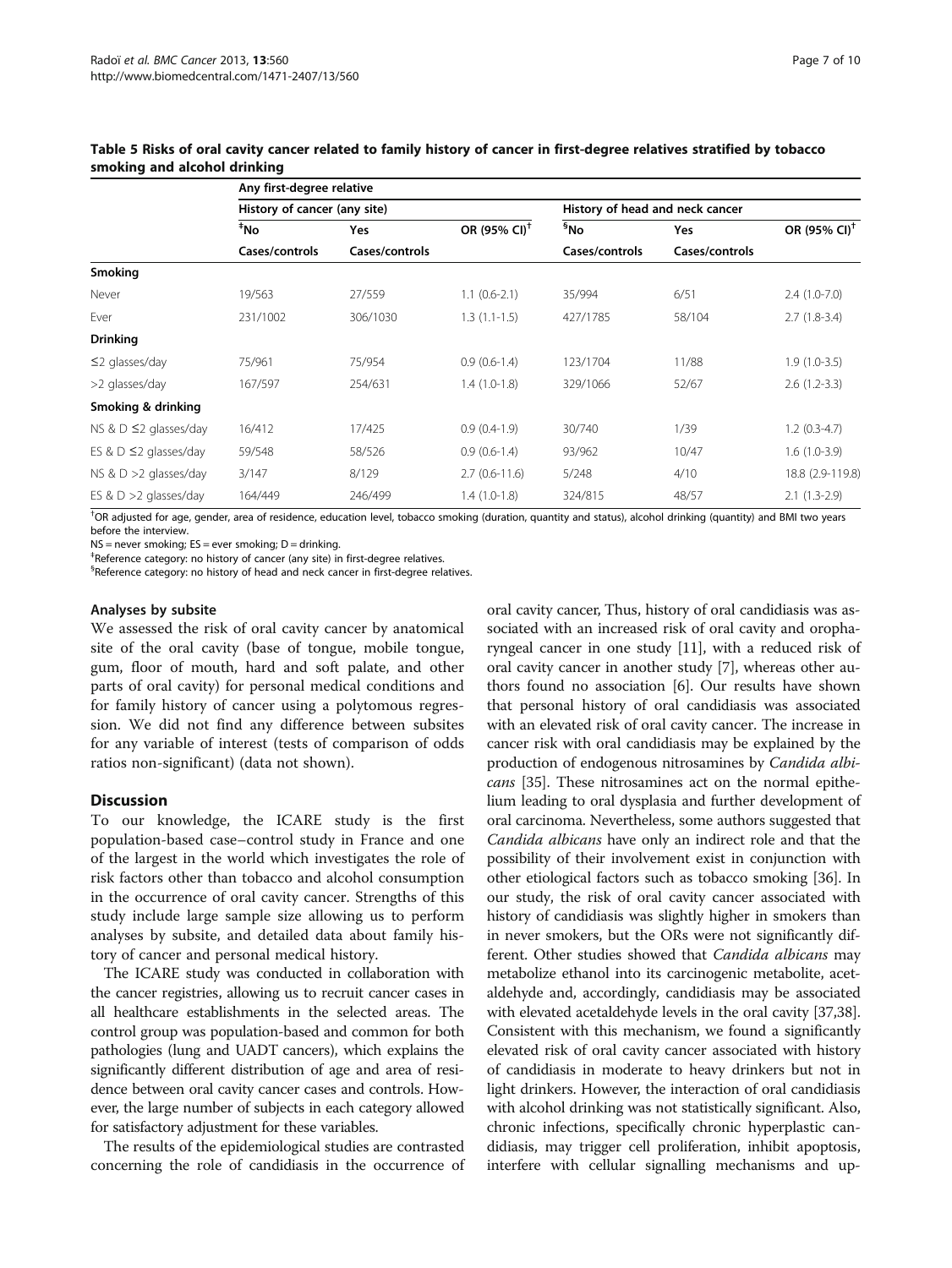regulate tumour promoters [[39,40](#page-9-0)]. In our study only 14 cases and 80 controls reported prior candidiasis and the results should be confirmed by other studies, especially with medical conditions validated by a doctor.

In agreement with previous studies [\[7](#page-8-0),[8](#page-8-0),[11](#page-8-0)], we did not find a significant association between the risk of oral cavity cancer and history of herpetic infection. Conversely, only one case–control study [\[10](#page-8-0)] found an increased risk of oral cavity and oropharynx cancer associated with this infection and two case–control studies [\[6,9\]](#page-8-0) found a decreased risk.

Cutaneous warts are caused by different types of HPV, notably 2, 4, 7 and 57, whereas genital warts are caused mostly by HPV types 6 and 11 [\[41](#page-9-0)]. Three studies [\[6,8,11](#page-8-0)], like ours, did not find any association between history of warts (any location) and the risk of oral cavity cancer, whereas one study found a reduced risk of UADT cancer associated with feet, genital and head and neck warts [[7](#page-8-0)].

We found an inverse association between the oral cavity cancer risk and history of rhinitis and nasal polyps. These pathologies often have an allergic origin, and several studies found a decreased risk of head and neck cancer associated with a history of allergies [[42](#page-9-0)-[45\]](#page-9-0). The inverse association between allergies and cancer may be explained by an overactive immune function in allergic subjects that effectively detects and eradicates malignant cells, toxins or pathogens from the body [\[46,47\]](#page-9-0). However, we did not find any association with the history of asthma, another allergies-related condition.

We found also an inverse association between oral cavity cancer risk and history of gastro-oesophageal reflux but we cannot point to any specific mechanism. The possibility that this result is due to the chance may not be ruled out. Unlike our results, a recent case–control study [\[7\]](#page-8-0) did not find any association between oral cavity cancer risk and gastro-oesophageal reflux.

After controlling for main confounding factors, we observed a higher risk of oral cavity cancer among subjects having first-degree relatives with head and neck cancer history, compared to subjects without such a family history. The risk increased with the number of affected relatives. On the other hand we did not find a significant relationship between the risk of oral cavity cancer and family history of non-head and neck cancers. Several studies [\[20,22,23,26\]](#page-9-0) reported similar results.

Early age of onset may be a feature of hereditary forms of cancer. Higher family risks for many cancers were found when the cancer subjects were diagnosed at an early age [[48,49](#page-9-0)]. Concerning the association between the risk of oral cancer and family history of head and neck cancer, no clear pattern emerges from epidemiological studies: some of them found a stronger association in younger subjects compared to older subjects [\[20,21,23](#page-9-0)], others found a contrary result [\[22,26\]](#page-9-0), but the differences in risk with age of onset were never significant. Similarly, in our study the interaction of family history of head and neck cancer with age was not significant, although the OR was somewhat higher in older subjects.

Familial clustering of cancer cases could be explained by genetic polymorphism in genes involved in the metabolism of tobacco and alcohol carcinogens and DNA repair [\[12](#page-8-0)[-19](#page-9-0)], but may also reflect a tendency of relatives to have similar behaviour concerning alcohol and tobacco.

In our study, associations between oral cavity cancer risk and family history of cancer were observed among smokers and/or drinkers of >2 glasses/day only. Conversely, an increased risk of oral cavity cancer associated with a family history of head and neck cancer was also observed in non-smokers and light drinkers, but the risk increased with the exposure. Our results are similar to those of other studies on oral/pharyngeal or head and neck cancer [[20,23](#page-9-0),[26](#page-9-0)].

The differential ability of subjects to metabolize carcinogens when exposure to tobacco and/or alcohol occurs may explain the higher risk of oral cavity cancer observed in our study among smokers and drinkers having a family history of UADT cancer. Nevertheless, we did not observe an increased risk of oral cavity cancer in subjects having a family history of other cancers related to smoking and/or alcohol drinking (e.g. lung, oesophagus, liver, pancreas), suggesting that other genetic factors might explain these findings.

When the analyses were limited to intraoral cavity (C02.0-C02.3, C02.8, C02.9, C03, C04, C05.0, C05.8, C05.9, C06), excluding the sites usually attached to oropharynx (C01, C02.4, C05.1, C05.2), the results were similar to that observed for oral cavity C01-C06. We did not find any difference between subsites base of the tongue, mobile tongue, gums, floor of the mouth, soft palate, hard palate, and other parts of the mouth for any variable of interest.

Some limitations of our study can be discussed. The subjects self-reported their own medical history and family history of cancer. Thereby, recall bias could not be ruled out and it is possible that the cases had a higher motivation to recall their personal and family medical history than the controls. Nevertheless, two studies have shown that subjects in case–control studies are able to report accurately family history of common types of cancer among first-degree relatives, with little observable recall bias [\[50,51\]](#page-9-0). In addition, family history of cancer sites other than head and neck was not associated with an increased risk of oral cavity cancer in this study, suggesting that no major recall bias concerning cancer in general has affected our results.

With regards to oral candidiasis, a possible explanation would be that cases with oral cancer are more prone to recall previous oral lesions than controls. However, no association was found with labial herpes, another oral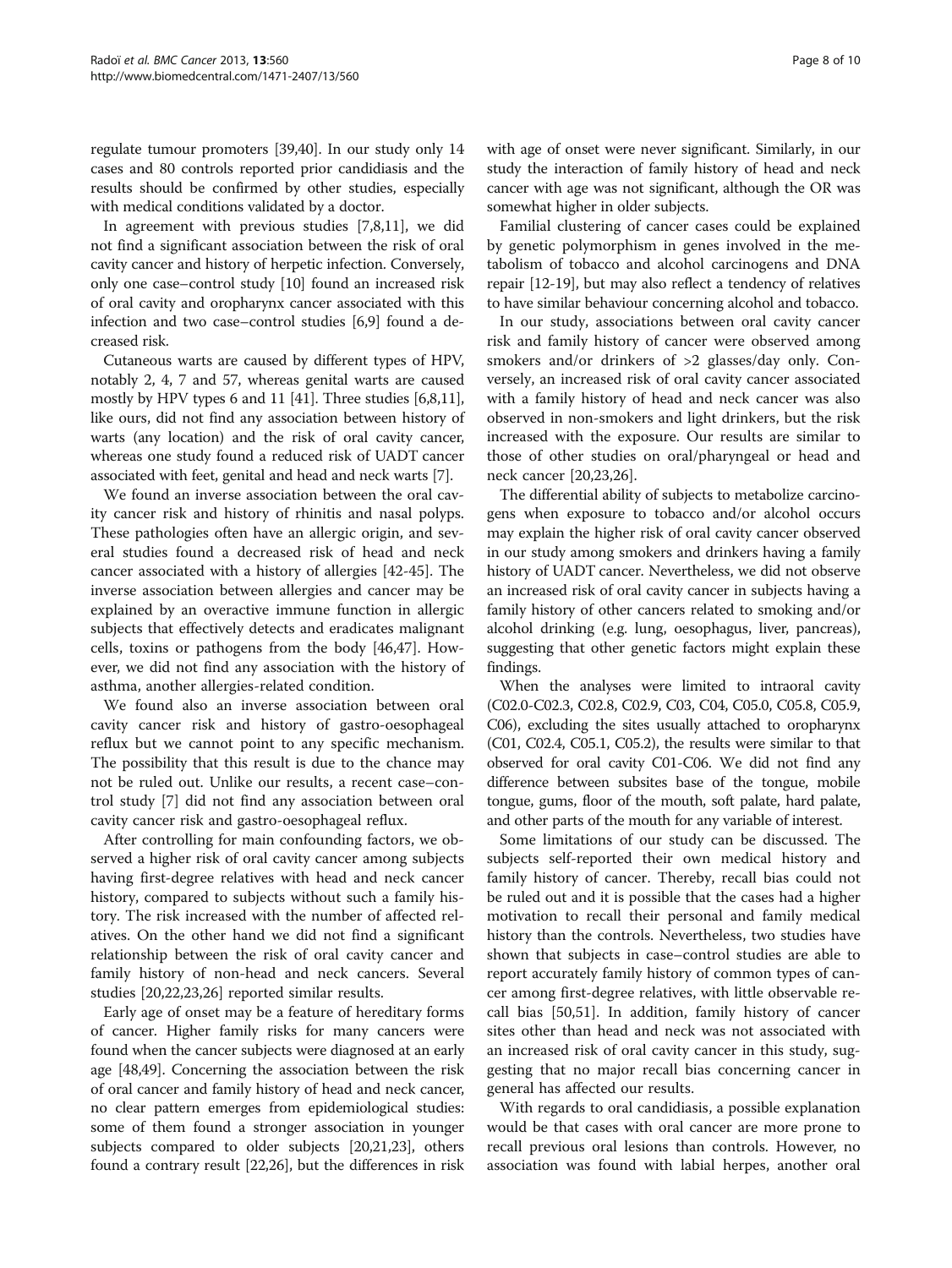<span id="page-8-0"></span>condition, suggesting that differential recall between cases and controls is unlikely to explain our results. Moreover, when we limited the medical conditions to those reportedly diagnosed by a doctor, the results were similar. Medical treatments were also collected and those reported for candidiasis were consistent with this pathology. So, we think that misclassification of candidiasis is unlikely to explain our results.

Information about other known risk factors for oral cavity cancer such as diet, human papilloma virus (HPV) or dental health was not collected, and residual confounding cannot be excluded. Nevertheless, no association between diet, HPV infection or dental health and family history of cancer has ever been shown in the literature. Also, the possibility of residual confounding for the main risk factors may not be ruled out.

We have no way to assess whether cases included in our study differed according to past medical conditions and family history of cancer from cases that could not be included. Nevertheless, the distribution of included cases by age, gender and cancer subsite was very similar to that of all oral cancer cases diagnosed in France [\[52](#page-9-0)], suggesting that no major selection bias occurred. We excluded from analysis all subjects with shortened questionnaires because information on medical conditions and family history of cancer was not available. However, these subjects were comparable in age, gender, and tobacco and alcohol consumption to subjects with complete questionnaires.

#### Conclusion

This study showed that family history of head and neck cancer is related to an increased risk of oral cavity cancer, and suggested an association with personal history of oral candidiasis. From a public health point of view, these factors should be taken into account to target prevention efforts and screening.

#### Competing interest

The authors declare that they have no conflict of interest.

#### Authors' contributions

DL and LR conceived and designed the current study and drafted the manuscript; LR and DC analyzed the data; DL and IS are the principal investigators of ICARE, conceived the study, designed the questionnaire, and coordinated the original collection of the data. AS, DC, SC, MS, AVG and BT contributed to data collection and quality control; SPB, FG, GM, MC contributed to the statistical analysis. All authors participated to data interpretation and critical revision of the manuscript. All authors read and approved the final manuscript.

#### Acknowledgements

ICARE study was supported by the French National Research Agency (ANR), the French Agency for Food, Environmental and Occupational Health and Safety (ANSES), the French Institute for Public Health Surveillance (InVS), the Foundation for Medical Research (FRM), the Foundation of France, the Agency for Research on Cancer (ARC), the French Ministry of Work, Solidarity and Public Function (Direction Générale du Travail), and the Ministry of

Health (Direction Générale de la Santé). L. Radoï was supported by the French National Cancer Institute (InCA), grant n° 2009–349 for this work.

#### Author details

<sup>1</sup> Centre for Research in Epidemiology and Population Health (CESP), Inserm U1018, Epidemiology of Occupational and Social Determinants of Health Team, F-94807 Villejuif, France. <sup>2</sup>University Versailles St-Quentin, F-78035 Versailles, France.<sup>3</sup> Centre for research in Epidemiology and Population Health (CESP), Inserm U1018, Environmental Epidemiology of Cancer Team, F-94807 Villejuif, France. <sup>4</sup>University Paris-Sud, UMRS 1018, F-94807 Villejuif, France. <sup>5</sup>Calvados Cancer Registry, F-1400 Caen, France. <sup>6</sup>Hérault Cancer Registry, F-34298 Montpellier, France. 7Inserm U1085, Irset, Faculté de Médecine, Campus de Fouillole, BP 145, 97154 Pointe-à-Pitre, Guadeloupe, French West Indies.

#### Received: 18 January 2013 Accepted: 3 November 2013 Published: 28 November 2013

#### References

- 1. World Health Organization: International Classification of Diseases 10th Revision. Geneva: World Health Organization; 2007.
- 2. Ferlay J, Shin HR, Bray F, Forman D, Mathers C, Parkin DM: Estimates of worldwide burden of cancer in 2008: GLOBOCAN 2008. Int J Cancer 2010, 127:2893–2917.
- 3. de Camargo CM, Voti L, Guerra-Yi M, Chapuis F, Mazuir M, Curado MP: Oral cavity cancer in developed and in developing countries: populationbased incidence. Head Neck 2010, 32:357–367.
- International Agency for Research on Cancer: IARC Monographs on Evaluation of Carcinogenic Risk to Humans. Tobacco smoke and involuntary smoking. Volume 83. Lyon: IARC Press; 2004.
- 5. International Agency for Research on Cancer: IARC Monographs on the Evaluation of Carcinogenic Risks to Humans. Alcohol consumption and ethyl carbamate. Volume 96. Lyon: IARC Press; 2005.
- 6. Garrote LF, Herrero R, Reyes RM, Vaccarella S, Anta JL, Ferbeye L, Munoz N, Franceschi S: Risk factors for cancer of the oral cavity and oro-pharynx in Cuba. Br J Cancer 2001, 85:46–54.
- 7. Macfarlane TV, Macfarlane GJ, Thakker NS, Benhamou S, Bouchardy C, Ahrens W, Pohlabeln H, Lagiou P, Lagiou A, Castellsague X, Agudo A, Slamova A, Plzak J, Merletti F, Richiardi L, Talamini R, Barzan L, Kjaerheim K, Canova C, Simonato L, Conway DI, McKinney PA, Thomson P, Sloan P, Znaor A, Healy CM, McCartan BE, Marron M, Brennan P: Role of medical history and medication use in the aetiology of upper aerodigestive tract cancers in Europe: the ARCAGE study. Ann Oncol 2012, 23:1053–1060.
- 8. Maden C, Beckmann AM, Thomas DB, McKnight B, Sherman KJ, Ashley RL, Corey L, Daling JR: Human papillomaviruses, herpes simplex viruses, and the risk of oral cancer in men. Am J Epidemiol 1992, 135:1093-1102.
- 9. Rosenquist K, Wennerberg J, Schildt EB, Bladstrom A, Goran HB, Andersson G: Oral status, oral infections and some lifestyle factors as risk factors for oral and oropharyngeal squamous cell carcinoma. A population-based case– control study in southern Sweden. Acta Otolaryngol 2005, 125:1327–1336.
- 10. Schildt EB, Eriksson M, Hardell L, Magnuson A: Oral infections and dental factors in relation to oral cancer: a Swedish case–control study. Eur J Cancer Prev 1998, 7:201–206.
- 11. Talamini R, Vaccarella S, Barbone F, Tavani A, La VC, Herrero R, Munoz N, Franceschi S: Oral hygiene, dentition, sexual habits and risk of oral cancer. Br J Cancer 2000, 83:1238–1242.
- 12. Benhamou S, Tuimala J, Bouchardy C, Dayer P, Sarasin A, Hirvonen A: DNA repair gene XRCC2 and XRCC3 polymorphisms and susceptibility to cancers of the upper aerodigestive tract. Int J Cancer 2004, 112:901-904.
- 13. Danoy P, Michiels S, Dessen P, Pignat C, Boulet T, Monet M, Bouchardy C, Lathrop M, Sarasin A, Benhamou S: Variants in DNA double-strand break repair and DNA damage-response genes and susceptibility to lung and head and neck cancers. Int J Cancer 2008, 123:457-463.
- 14. Hashibe M, Brennan P, Strange RC, Bhisey R, Cascorbi I, Lazarus P, Oude Ophuis MB, Benhamou S, Foulkes WD, Katoh T, Coutelle C, Romkes M, Gaspari L, Taioli E, Boffetta P: Meta- and pooled analyses of GSTM1, GSTT1, GSTP1, and CYP1A1 genotypes and risk of head and neck cancer. Cancer Epidemiol Biomarkers Prev 2003, 12:1509–1517.
- 15. Lacko M, Oude Ophuis MB, Peters WH, Manni JJ: Genetic polymorphisms of smoking-related carcinogen detoxifying enzymes and head and neck cancer susceptibility. Anticancer Res 2009, 29:753–761.